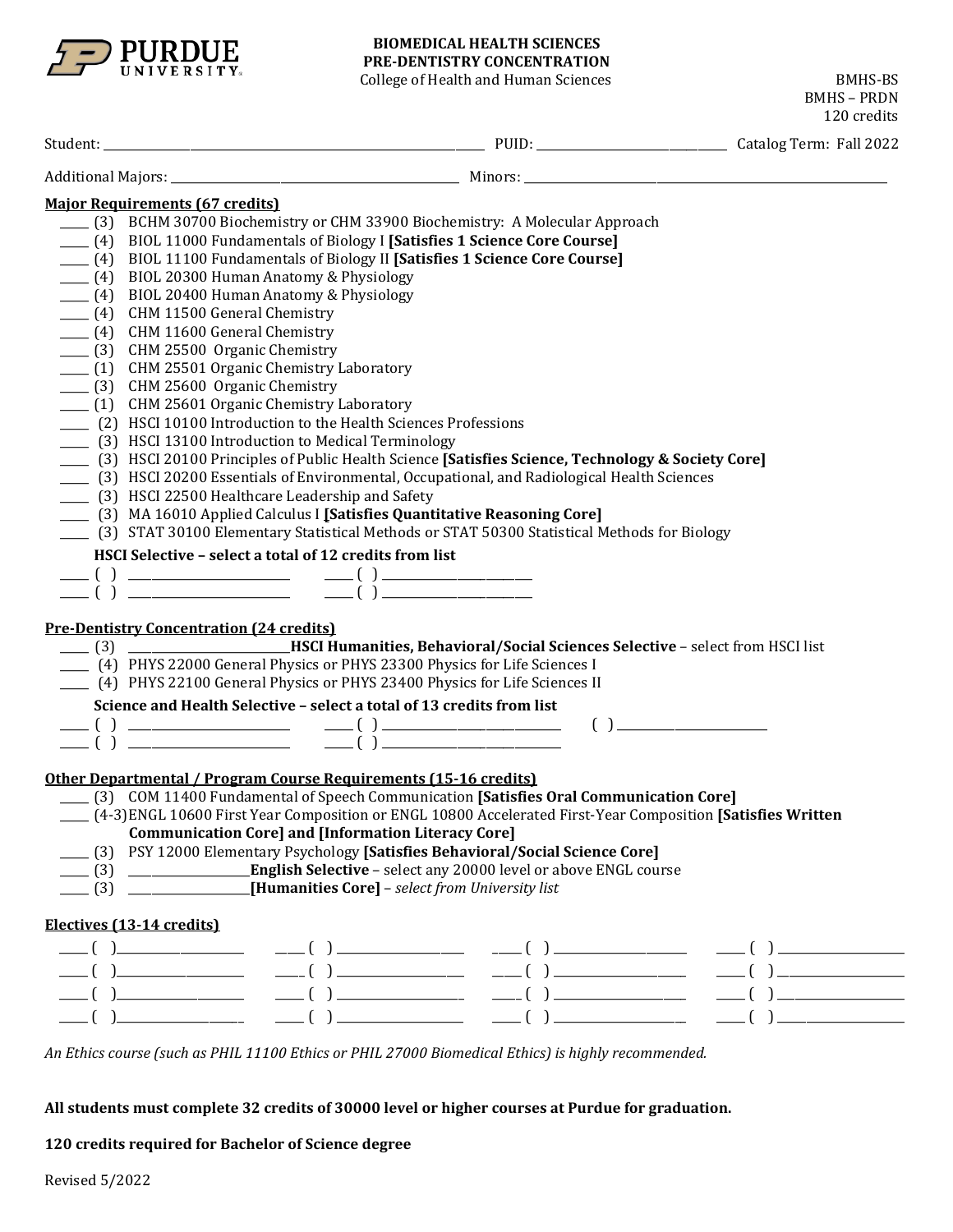University Foundational Learning Outcomes List: <https://www.purdue.edu/provost/students/s-initiatives/curriculum/courses.html>

#### HSCI Selective List

|                       | HSCI 30500 Basics of Oncology                                             |
|-----------------------|---------------------------------------------------------------------------|
|                       | HSCI 31000 Imaging in Medicine                                            |
|                       | HSCI 33300 Introduction to Immunology                                     |
|                       | HSCI 33400 Lung Physiology and Medicine                                   |
|                       | HSCI 33500 Heart Physiology and Medicine                                  |
|                       | HSCI 34500 Introduction to Occupational and Environmental Health Sciences |
|                       | HSCI 34600 Industrial Hygiene Engineering Control                         |
|                       | HSCI 34800 Industrial Hygiene Instrumentation Techniques                  |
|                       | HSCI 36000 Everyday Toxicology: Poisonings from Clinics to Courtrooms     |
|                       | HSCI 41500 Introduction to Nuclear and Radiological Source Security       |
|                       | HSCI 42000 Applied Anatomy for Medicine                                   |
| HSCI 56000 Toxicology |                                                                           |
|                       | HSCI 56200 Analytical Toxicology and Pathology                            |
|                       | HSCI 58000 Occupational Biomechanics and Ergonomics                       |
|                       | HSCI 58001 Occupational Biomechanics and Ergonomics Laboratory            |

### HSCI Humanities, Behavioral/Social Sciences Selective List - select any course(s) from the following subjects:

American Sign Language (ASL) Anthropology (ANTH) Arabic (ARAB) Art & Design (AD) Chinese (CHNS) Classics (CLCS) Communication (COM) Dance (DANC) Economics (ECON) English (ENGL) French (FR) German (GER) Greek (GREK) Hebrew (HEBR) History (HIST) Interdisciplinary Studies (IDIS) Italian (ITAL) Japanese (JPNS) Korean (KOR) Latin (LTN) Music (MUS) Philosophy (PHIL) Political Science (POL) Portuguese (PTGS) Psychology (PSY) Russian (RUS) Sociology (SOC) Spanish (SPAN) Theatre (THTR)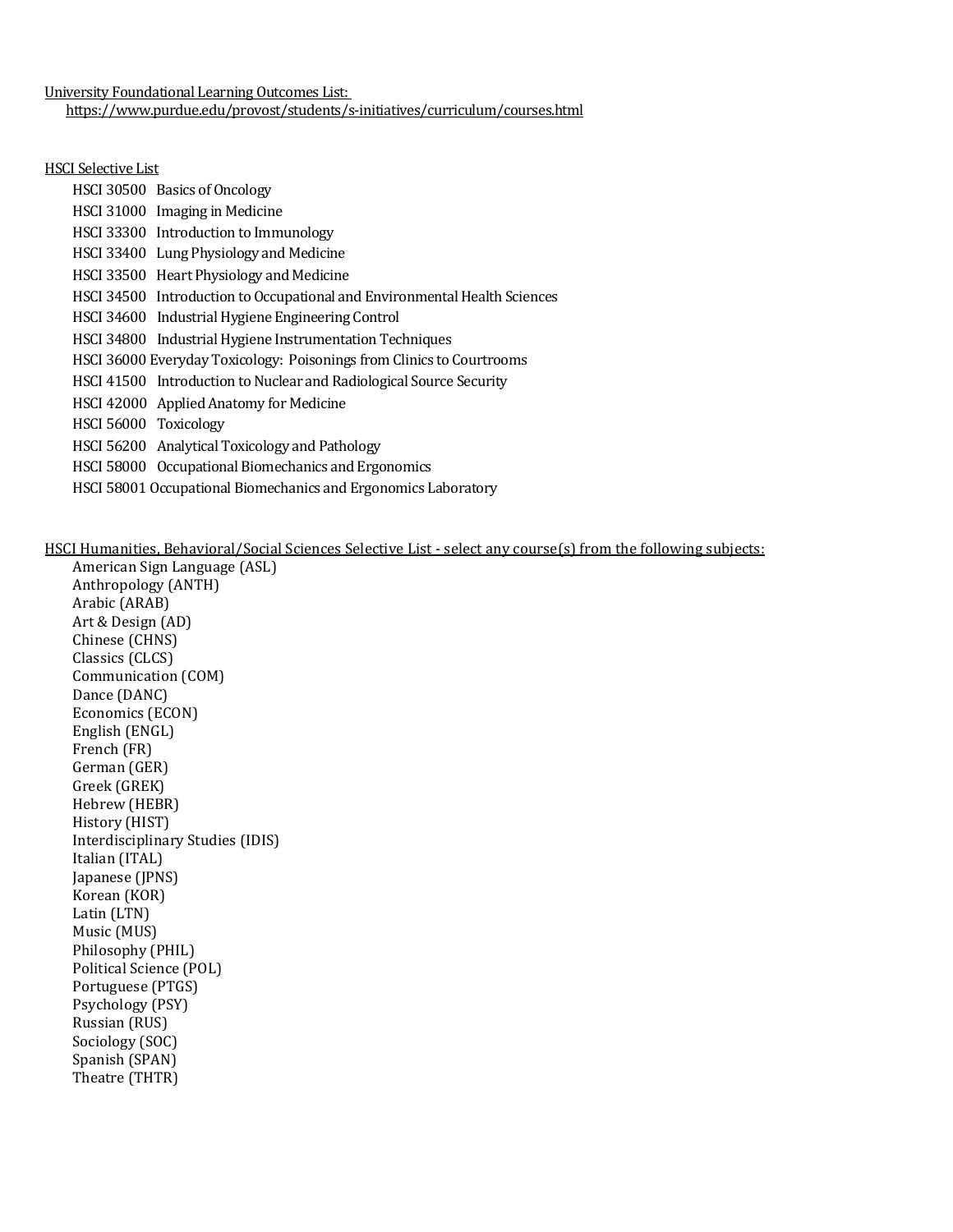Science and Health Selective

Any 30000 or above offering in the following areas: BCHM CHM **NUTR** 

*or* 

Any 20000 or above offering in the following areas: ANSC BIOL ENTM **HDFS** HK MA PHYS PSY PUBH

#### *or*

Select offerings: AGRY 32000 Genetics AGRY 32100 Genetics Laboratory ANTH 20400 Human Origins ANTH 21200 Culture, Food & Health ANTH 53400 Human Osteology MA 16020 Applied Calculus II MA 16200 Plane Analytic Geometry & Calculus II MA 16600 Analytical Geometry & Calculus II PHYS 17200 Modern Mechanics VM 10200 Career in Veterinary Medicine

A student may elect the Pass / Not-Pass (P/NP) grading option for elective courses only, unless an academic unit requires that a specific departmental course/s be taken P/NP. Students may elect to take University Core Curriculum courses P/NP; however, some major Plans of Study require courses that also fulfill UCC foundational outcomes. In such cases, students may not elect the P/NP option. A maximum of 24 credits of elective courses under the P/NP grading option can be used toward graduation requirements. For further information, students should refer to the College of Health and Human Sciences P/NP Policy.

Students are encouraged to use this advising worksheet as a resource when planning progress toward completion of degree requirements. An Academic Advisor may be contacted for assistance in interpreting this worksheet. This worksheet is not an academic transcript, and it is not official notification of completion of degree or certificate requirements. The University Catalog is the authoritative source for displaying plans of study. The student is ultimately responsible for knowing and completing all degree requirements

PRDN 5/2022